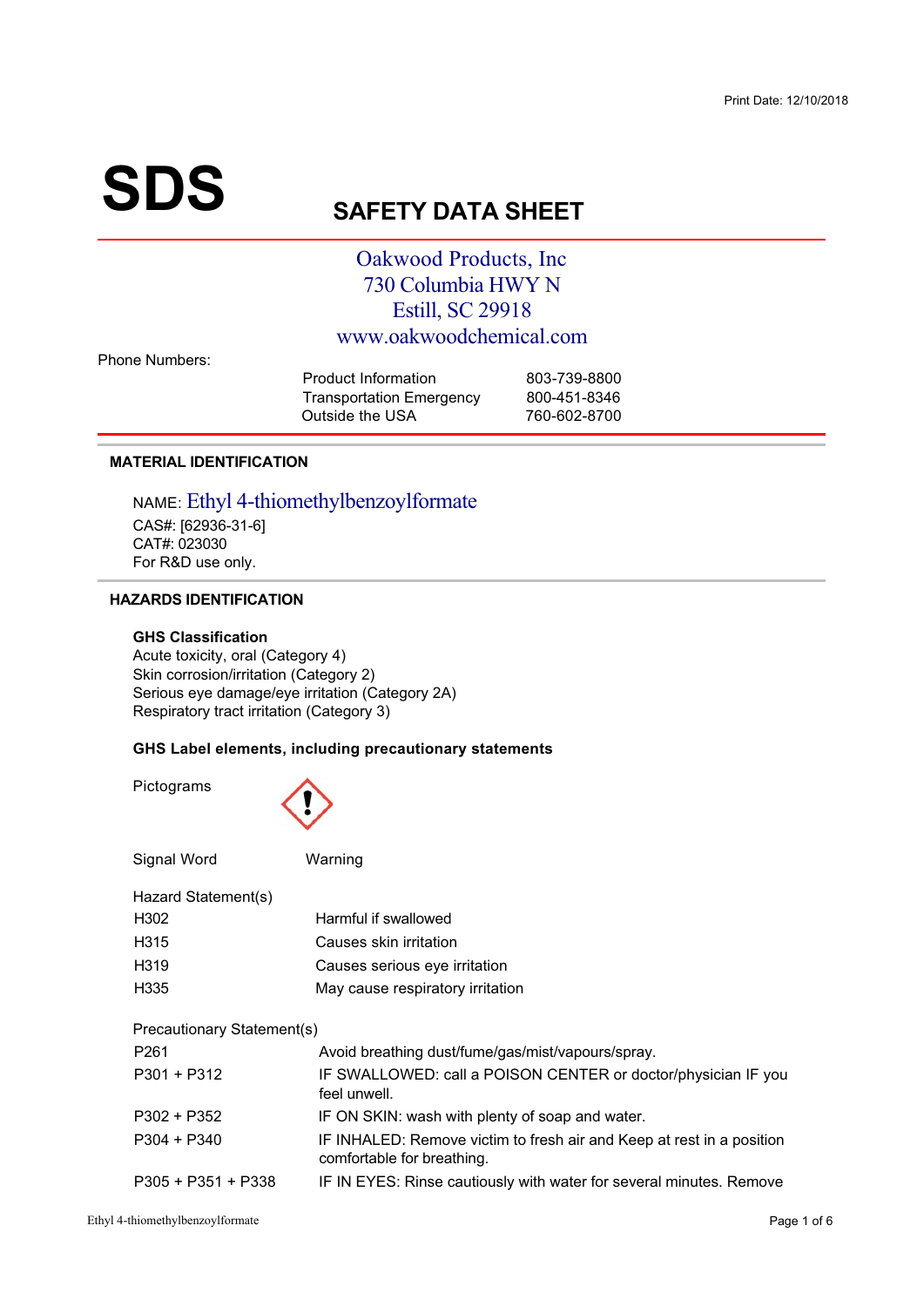#### **COMPOSITION/INFORMATION ON INGREDIENTS**

| Synonyms         | : (4-Methylsulfanylphenyl) oxoacetic acid ethyl ester |
|------------------|-------------------------------------------------------|
| Formula          | : C11H12O3S                                           |
| Molecular Weight | $: 224.28$ g/mol                                      |

| $\ $ CAS       | <b>∣∣Description</b>                     | $\blacksquare$ Concentration |
|----------------|------------------------------------------|------------------------------|
| $  62936-31-6$ | <b>IEthyl</b> 4-thiomethylbenzovlformate | ⊟tech                        |

#### **FIRST AID MEASURES**

#### In case of eye contact

Immediately flush eves with running water for at least 15 minutes while keeping eves open. Seek medical attention.

#### In case of skin contact

Wash thoroughly with soap and plenty of water. Seek medical attention.

#### If inhaled

Remove victim from source of exposure to fresh air. If breathing is difficult, administer oxygen. Seek medical attention.

#### If swallowed

Do not induce vomiting. Give water to victim to drink. Seek medical attention.

#### **FIRE-FIGHTING MEASURES**

#### Suitable extinguishing media

Use carbon dioxide, dry chemical powder, alcohol-resistant or polymer foam.

#### Special protective equipment for fire-fighters

Wear self-contained breathing apparatus and protective clothing to prevent contact with skin and eyes.

#### Unusual fire and explosion hazards/decomposition of product emits toxic fumes under fire conditions.

#### **ACCIDENTAL RELEASE MEASURES**

#### **Personal precautions**

Use personal protective equipment. Avoid breathing fumes, vapors, mists or gas. Ventilate area. Remove all sources of ignition. Evacuate personnel.

#### **Environmental precautions**

Prevent further leakage if safe to do so.

#### Methods and materials for containment and clean up

Absorb spills on sand or vermiculite and place in closed container for disposal.

#### **HANDLING AND STORAGE**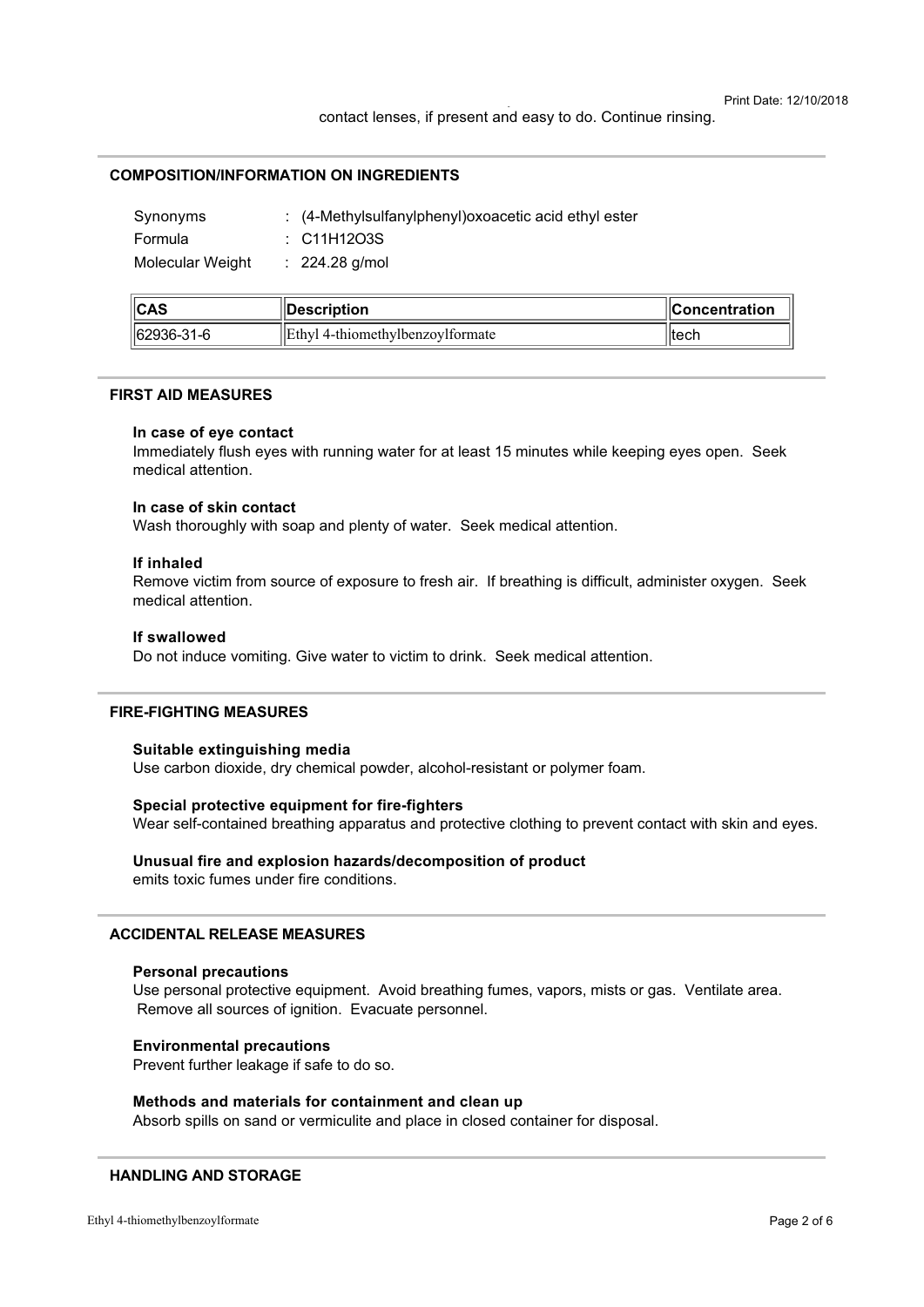#### **Precautions for safe handling**

Avoid prolonged use. Avoid all direct contact with material. Do not breathe dust or vapor. Wash thoroughly after handling.

#### **Precautions for safe storage**

Keep container tightly closed. Store in a cool, dry, well-ventilated area. Keep cold.

#### **EXPOSURE CONTROL/PERSONAL PROTECTION**

Contains no substances with occupational exposure limit values.

#### Personal protective equipment

#### **Eye/face protection**

Wear protective safety goggles or face shields tested and approved under appropriate government standards such as NIOSH (US) or EN 166 (EU).

#### **Hand/skin protection**

Avoid all direct contact with product. Wear chemical-resistant gloves. Wear protective clothing and boots. After contact with skin, wash immediately.

#### **Respiratory protection**

Ensure adequate ventilation during use. Approved respiratory equipment must be used when airborne concentrations are unknown or exceed the exposure limits.

#### PHYSICAL AND CHEMICAL PROPERTIES

| Appearance                                   | Liquid            |
|----------------------------------------------|-------------------|
| Odour                                        | no data available |
| <b>Odour Threshold</b>                       | no data available |
| Melting point/Freezing Point                 | no data available |
| <b>Boiling Point</b>                         | no data available |
| <b>Flash Point</b>                           | no data available |
| <b>Evaporation Rate</b>                      | no data available |
| Flammability (solid, gas)                    | no data available |
| Upper/Lower Flammability or Explosive limits | no data available |
| Vapour pressure                              | no data available |
| <b>Relative Density</b>                      | no data available |
| Solubility(ies)                              | no data available |
| Partition coefficient: n-octanol/water       | no data available |
| Auto-ignition temperature                    | no data available |
| Decomposition temperature                    | no data available |
| Viscosity                                    | no data available |
| Refractive Index                             | no data available |

#### **STABILITY AND REACTIVITY**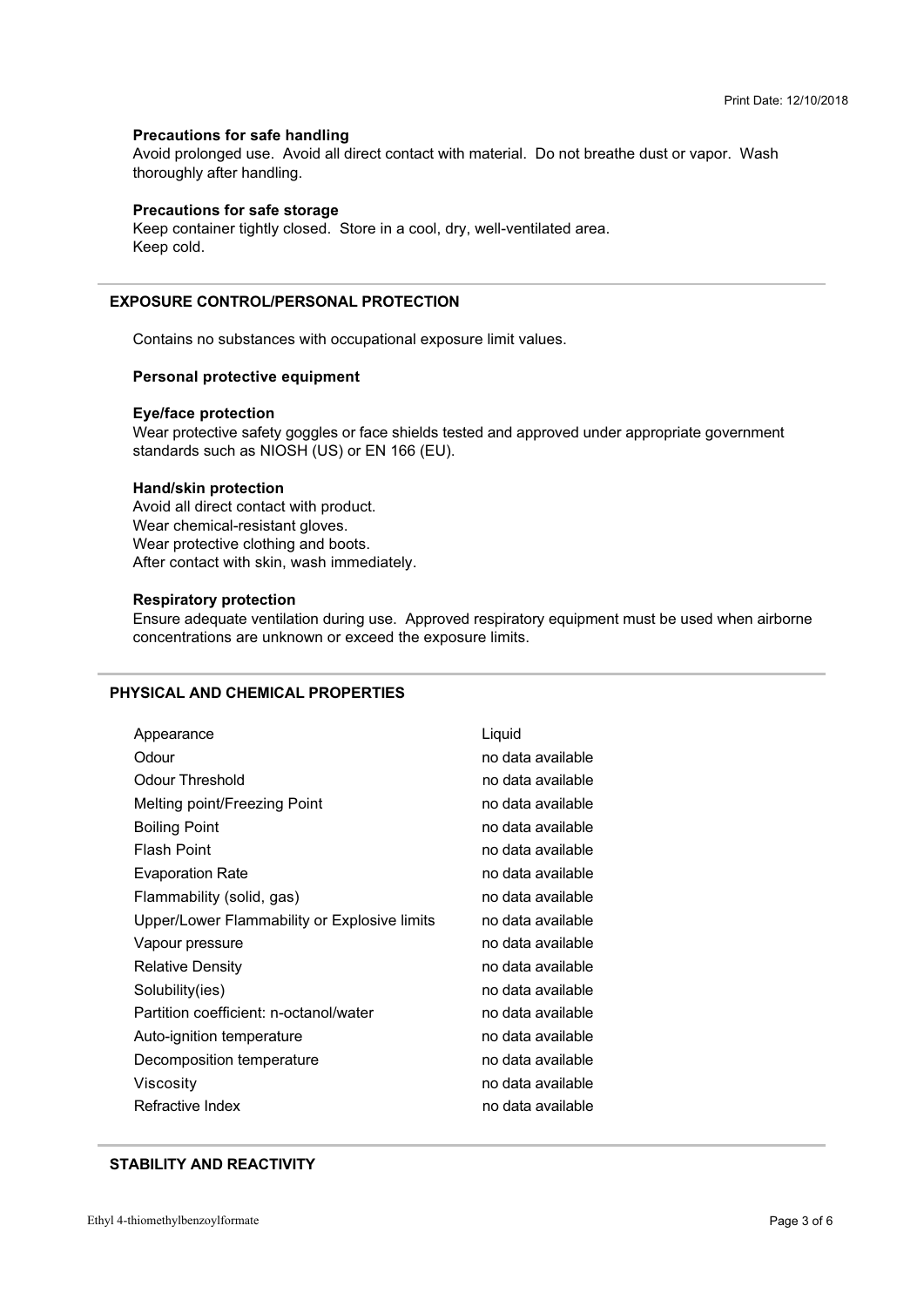**Chemical stability** 

Stable under recommended storage conditions.<br>'

#### **Possibility of hazardous reactions**

## **Conditions to avoid**

#### **Incompatible materials**

Strong oxidizing agents, strong reducing agents, strong acids, and strong bases.

#### **Hazardous decomposition products**

 $\sim$  3.5  $\sim$  5.5  $\sim$  5.5  $\sim$  5.5  $\sim$  5.5  $\sim$  5.5  $\sim$  5.5  $\sim$  5.5  $\sim$  5.5  $\sim$ 

#### **TOXICOLOGICAL INFORMATION**

**Acute toxicity** no data available

# **Skin corrosion/irritation**

**Serious eve damage/eve irritation** Causes serious eye irritation

**Respiratory or skin sensitization** no data available

# **Germ cell mutagenicity**

## **Carcinogenicity**

no data available

# **Reproductive toxicity**

**STOT-single exposure**  $\mathbf{r}$  and  $\mathbf{r}$  and  $\mathbf{r}$ 

#### **STOT-repeated exposure** no data available

#### **Aspiration hazard** no data available

#### **Exposure Routes**

May have harmful effects if inhaled or swallowe \* ?

1. The state of the state of the state of the state of the state of the state of the state of the state of the

#### **ECOLOGICAL INFORMATION**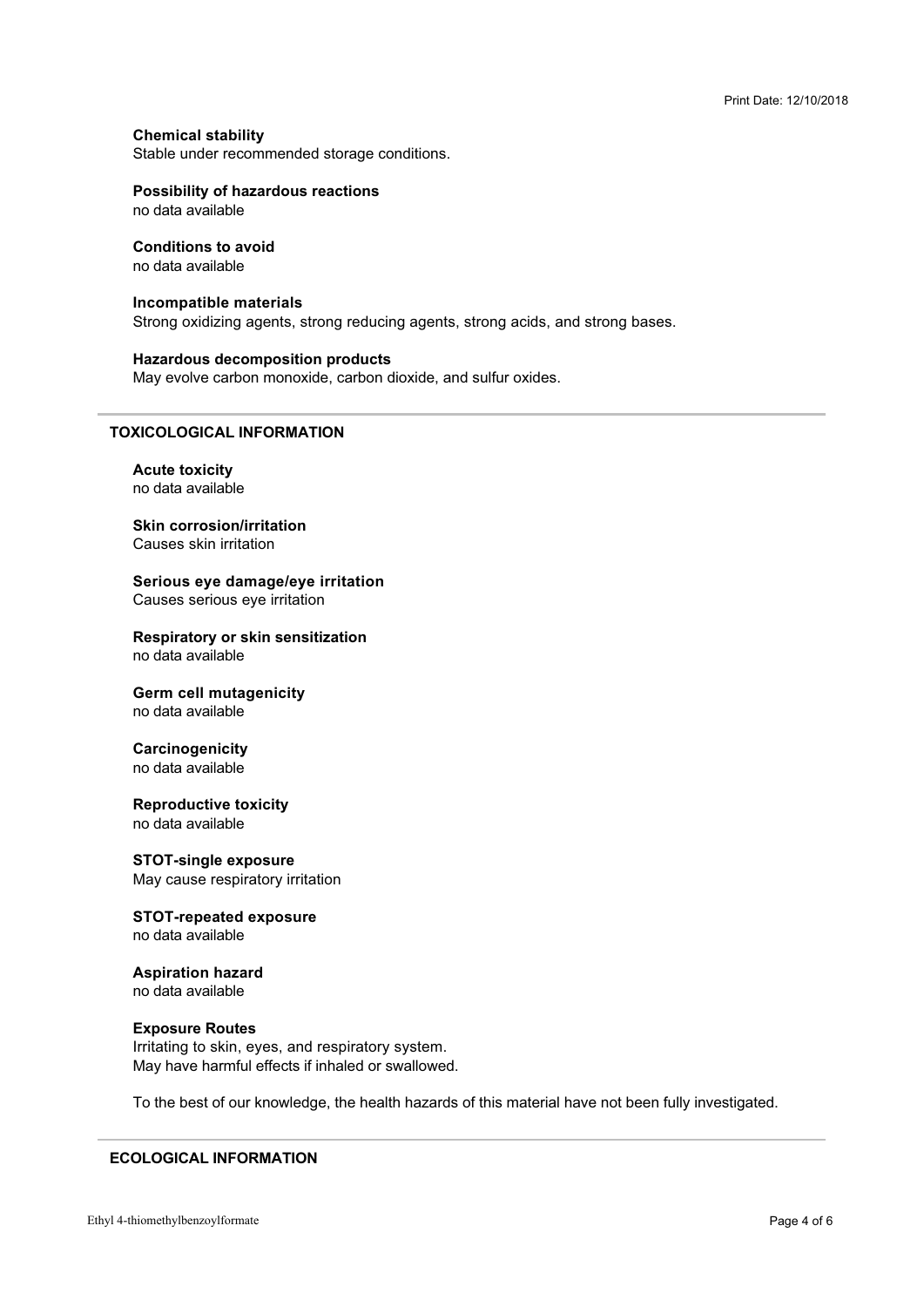**Toxicity** 

### **Persistence and degradability**

**Bioaccumulative potential** 

**Mobility in soil** 

**PBT and vPvB assessment** no data available

**Other adverse effects** no data available

**DISPOSAL CONSIDERATIONS** 

with an afterburner and scrubber. Observe all Federal, State and local laws. Dissolve in or mix the material with a combustible solvent and burn in a chemical incinerator equipped

#### **TRANSPORT INFORMATION**

#### **DOT**

Classed non-hazardous for shipping.

#### **IMDG**

 $\frac{1}{2}$ 

#### **IATA**

Classed non-hazardous for shipping.

#### **REGULATORY INFORMATION**

#### **SARA 302 Components**

SARA 302: No chemicals in this material are subject to the reporting requirements of SARA Title III,<br>Section 302 Section 302.

#### **SARA 313 Components**

SARA 313: No chemicals in this material are subject to the reporting requirements of SARA Title III,<br>Section 313 Section 313.

#### **New Jersey Right to Know Components**

 3>I
 0B>+ A
4

Ethyl 4-thiomethylbenzoylformate

CAS 62936-31-6

#### **California Prop. 65 Components**

defects, or other reproductive harm. This product does not contain a chemical known to the State of California to cause cancer, birth  $\mathbb{R}$  for  $\mathbb{R}$  and  $\mathbb{R}$  is the set of  $\mathbb{R}$